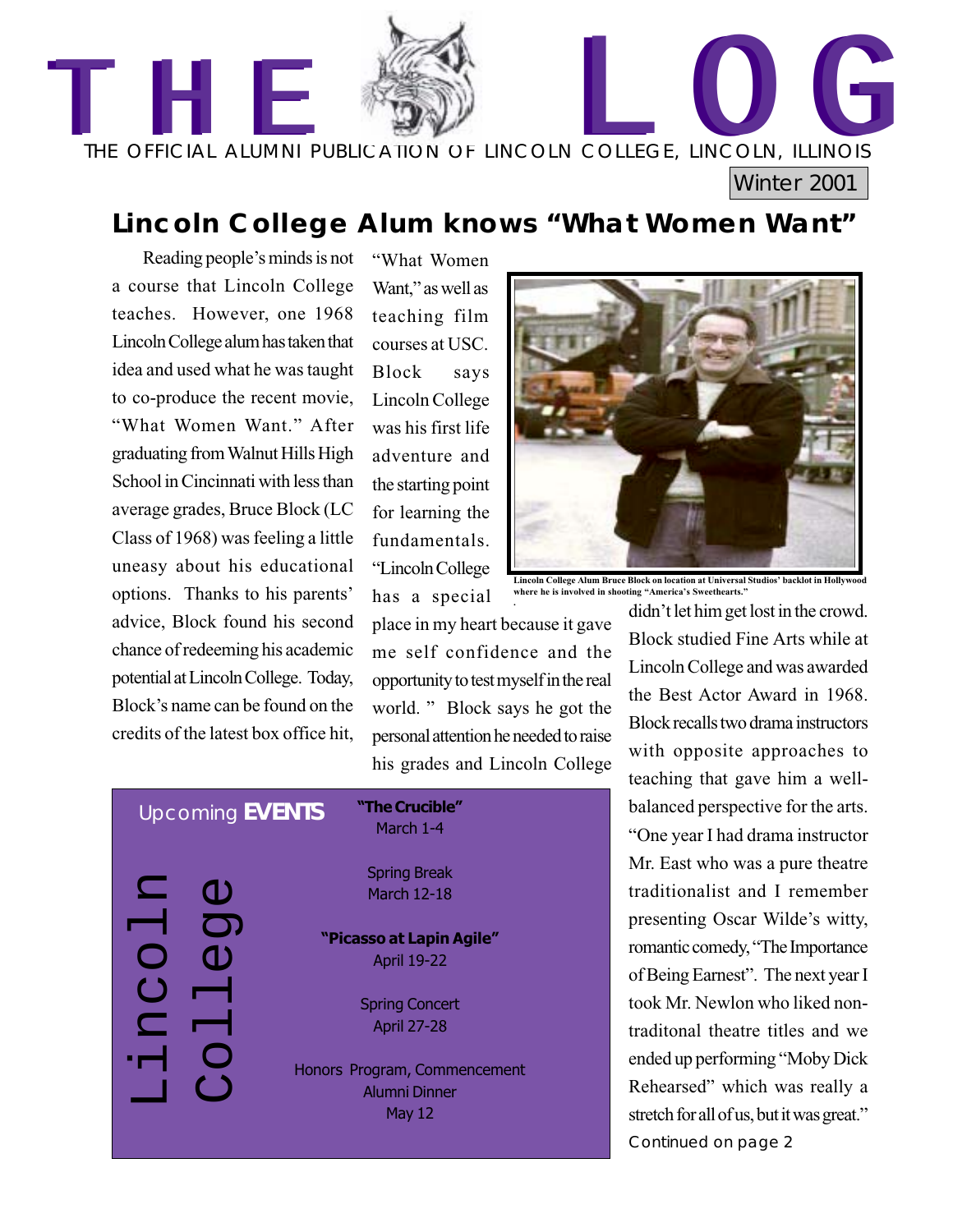

One of the most rewarding aspects of serving as president of Lincoln College is witnessing the dedication and generosity of our

college's financial supporters. In this issue I'd like to tell you about two generous donations that will affect Lincoln College for generations to come.

The first donation was made just recently by college alumna Jean Gossett ('47). Jean's lifelong passion has been the theatre. She has just recently established the R. Jean Gossett Endowed Scholarship in Theatre for entering students. Jean's love of both theatre and Lincoln College will help deserving students come to Lincoln College for generations.

The second scholarship is being established by Jo and John Means, the widow and son of Dr. Jack Means. The Means family is from Mason City, Illinois

#### Continued from page 1

Block's artistic side was not only in the theatre but he also drew a cartoon depicting the times of Lincoln College featured in the 1968 *Lynxite* yearbook. He says this talent continually helps him with expressing visual film design. Block says his favorite memory of Lincoln College was going on long walks around campus. "I lived in the dorms and we had a curfew back then, but I remember walking around campus at night and the conversations were unforgettable. No one bothered you and in the winter it was so crisp outside." After getting his A.A. degree at Lincoln College, Block applied and was accepted at Carnegie

and they are endowing a scholarship at Lincoln College to provide scholarship assistance to worthy graduates of Mason City's Illini Central High School. Their award-the Dr. Jack Means Memorial Endowed Scholarship-will stand as a memorial to one of our community's most dedicated physicians.

What makes these two scholarships really important-aside from the selflessness of their donors-is that they are endowed scholarships. That means the college can never spend the original donation. An endowed scholarship takes a percentage (5% at Lincoln College) of its yearly total (fund balance plus earnings) to provide the scholarship award(s). The remainder of the yearly earnings rolls over into the fund total in order to build a hedge against inflation and to grow the fund so it can provide assistance for more students in the future. For example, an endowed fund that starts with \$10,000 will provide a \$500 scholarship after its first year of earning interest and will grow over the course of time. At the present growth rate, the fund will be worth

Mellon University in Pittsburgh where he studied Theatre Directing and earned his B.F.A. degree. He continued his education at the University of Southern California where he received his Master of Fine Arts degree in Film Production. Block started out in the movie business doing special effects in commercials and shooting documentaries for NASA at the same time he was working on his graduate level degree. "My first job was working for Graphic Films where I was a Production Assistant. I'd gained a lot of hands on experience during that time and finally got a chance to enter the Hollywood mainstream in 1981. One of my students at that time asked me to be over \$100,000 in 50 years and will provide annual scholarships is excess of \$5,000. Such is the power of endowment.

Lincoln College also supplements all endowed awards in their early years so that the scholarship will provide \$1,000 per year to the recipient. When the fund disbursements reach \$1,000 a year the college portion drops out. In this way the college is an active partner with the donor so that a new fund can have a significant impact upon the student's finances.

Gifts to the college such as these, the R. Jean Gossett Endowed Scholarship and the Dr. Jack Means Memorial Endowed Scholarship, are especially meaningful to me as president. I know they will provide for Lincoln College students far into the future. But best of all, these awards were made from the best of motives: one for the love of the theatre, the other for the love of a family member..and both for a love of the future generations of Lincoln College students.

Thank you Jean, Jo, and John for your gifts to Lincoln College. They will live forever.



**From the 1968** *Lynxite***, Block is pictured in the middle.**

the Filmic Consultant for "Irreconcilable Differences." Block knew right then that he had found the perfect job. Since breaking into the mainstream Block's name has been associated with such hits as "Baby Boom," "Father of the Bride I and II," and "As Good As It Gets." His latest movie is the Paramount released Continued on page 3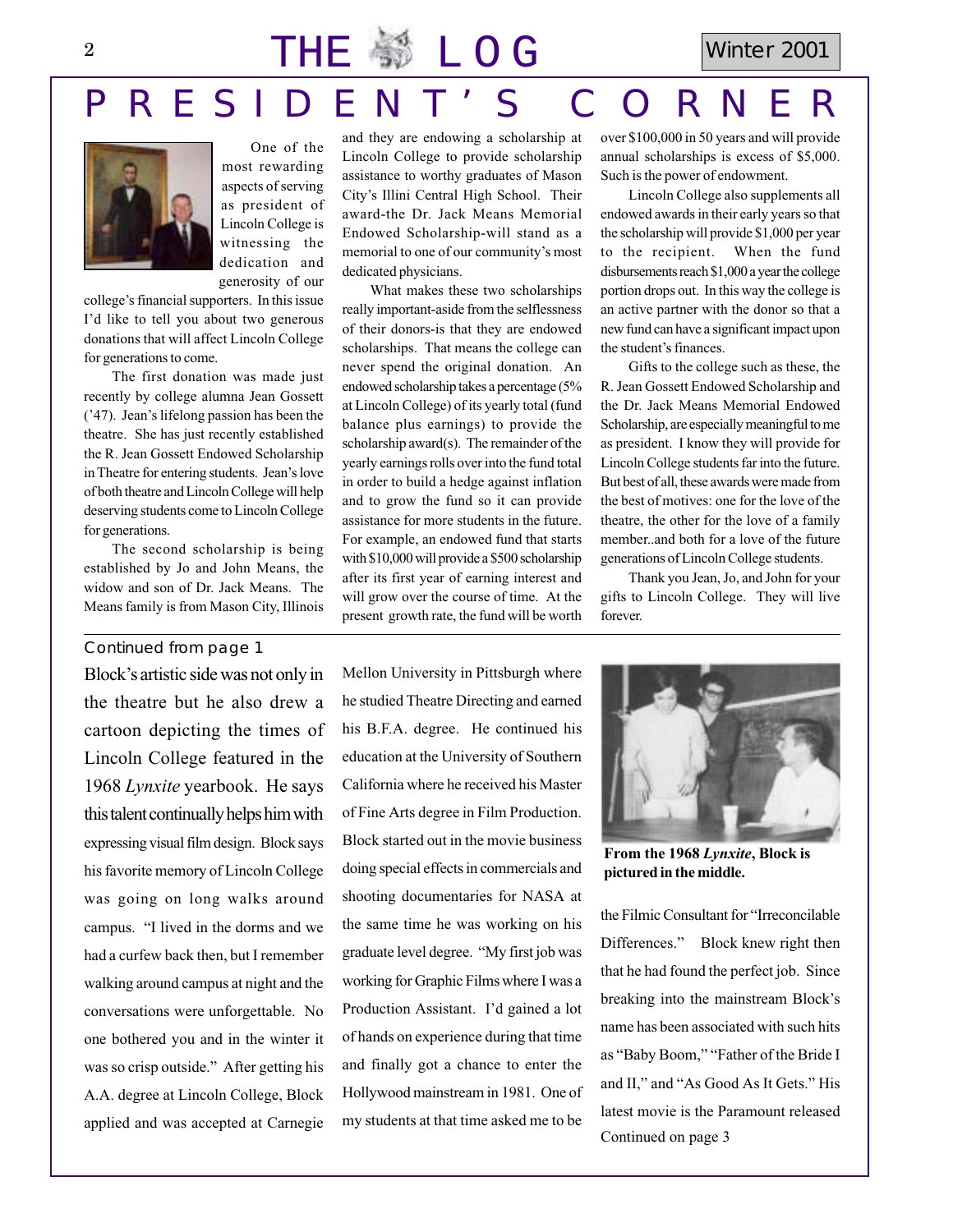Winter 2001  $\begin{array}{ccc} \text{Winter 2001} & \text{THE} & \text{Wint} & \text{L} & \text{O} & \text{G} \end{array}$ 

## **Johnston Center for Performing Arts Gets New Wing**

Theatre and Dance students at Lincoln College are celebrating the much needed extra space in the new wing of the Johnston Center for Performing Arts.

The new addition adds 5,160 square feet to the building and contains two new classrooms, computer labs, restrooms and faculty offices. A state-of-the-art



**A new classroom located in the lower level of the new wing of the Johnston Center for Performing Arts.**

#### Continued from page 2

Mel Gibson movie "What Women Want." The movie is predicted to gross \$175 million. Block's next venture is a romantic comedy called "America's Sweethearts" which include the star power of Julia Roberts, Catherine Zeta-Jones and Billy Crystal. Block says he always keeps himself busy with a variety of different projects. Besides teaching,



**President Nutt, Fine Arts Chairman Dan McLaughlin with Lincoln Mayor Ritter after dedication ceremony.**

practice room was also included in the new wing, allowing additional rehearsing space for various performing groups.

A dedication ceremony was held on October 18, 2000. President Nutt wel-

he owns a special effects company called Matte Effects which helps film makers with changing unwanted backgrounds in shots. He has also written a book called, *The Visual Story* that's due out in April. "I do a lot of consulting work with outside companies (Disney Feature Animation, Pixar) and so I wrote a text book that details basic guidelines used in visual design for movies, television and advertising."

comed students, community leaders and friends of Lincoln College.

The wing was funded in part by a generous gift from Mrs. Dorothy Vance and her son William C. Vance (Class of '68).

Block, who has been in the film industry for the past 25 years, says he loves to travel. "My favorite place to go is New York." Block credits Lincoln College for being a turning point that helped him with his future in the film industry. "LincolnCollege got me to Carnegie Mellon, which got me to USC and Hollywood, which was the right path to accomplish my dreams."

The LOG is published three times a year by Lincoln College, 300 Keokuk St., Lincoln, IL 62656. Third class postage paid at Lincoln, Illinois. POSTMASTER: Send address changes to Office of Advancement, Lincoln College, 300 Keokuk St., Lincoln, IL 62656. Lincoln College, a not-for-profit corporation, provides free distribution of 5,000 copies per issue. It is the policy of Lincoln College not to discriminate on the basis of age, handicap, color, creed, national origin, religion, race, or sex, with regard to student admissions and recruitment, student programs, or employment of personnel. It is the college's intent to comply with all equal opportunity regulations including, but not limited to, Title IX of the 1972 Education Amendments of Section 504 and the Rehabilitation Act of 1973. Inquires may be directed to Jean Ann Miller, Associates Director of Communications, 300 Keokuk St., Lincoln, IL 62656. Phone (217) 732-3155 ext. 251 or email jamiller@lincolncollege.com.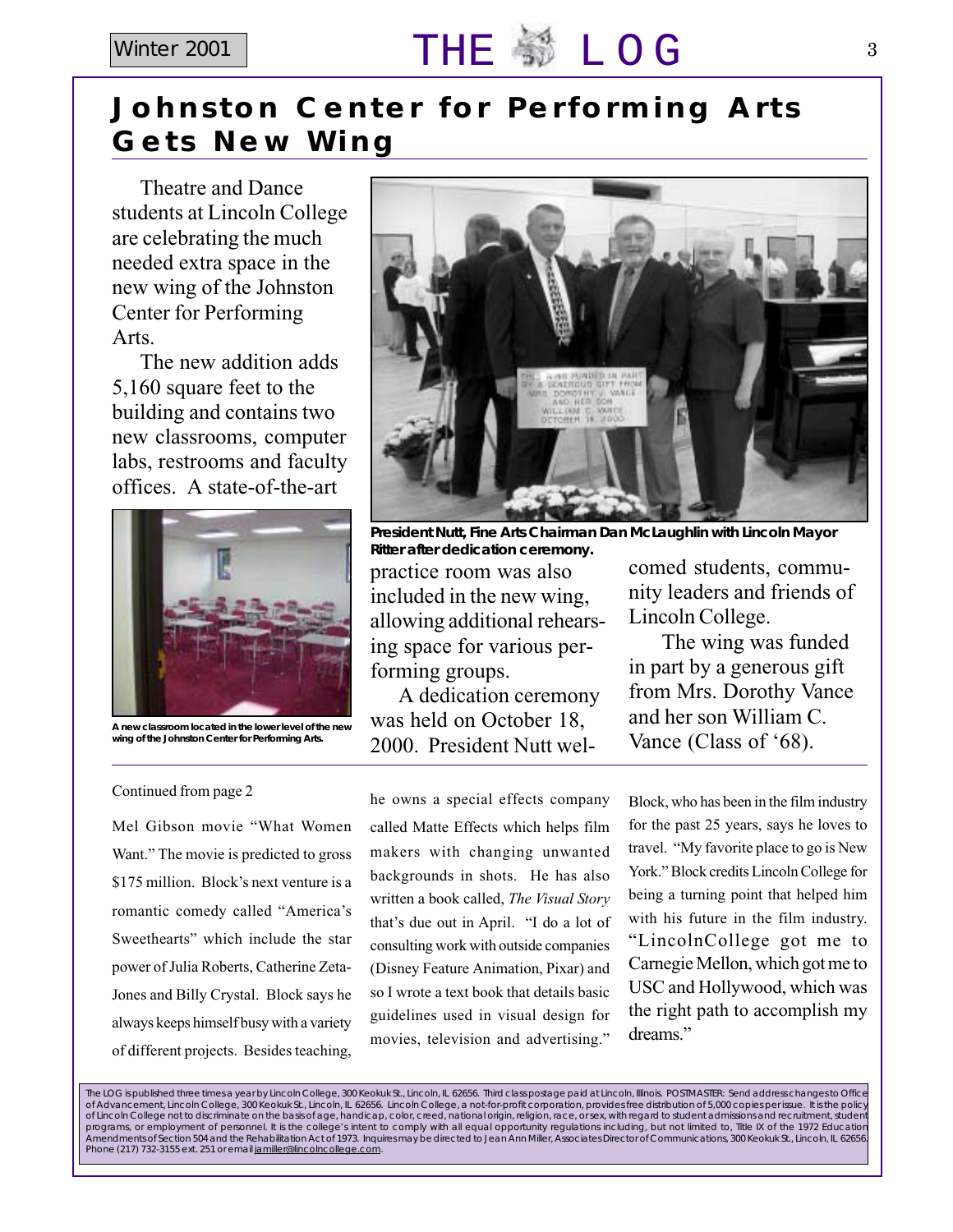## 4 THE D G Winter 2001

## **Lincoln College Alumni Association bets on a winner to help the Alumni Fund**

The eye's of those around the craps table watched in anticipation as the dice landed to reveal a lucky seven. A cheerful cry of "Yes" was heard from Lincoln College Computer Science / Math instructor, Jeannine Pickering, to show her excitement of a winning bet.

The first Alumni Casino Night was held on October 21 in the Davidson-Sheffer Gym. Tickets sold for \$25 and in return participants got \$7,000 in a variety of play money and slot coins. Approximately 100 people participated in the newly created event. Recent (and not so recent) LC alums mingled at the various gaming tables and tried their luck at beating the odds. Associate Director of Alumni Relations, Debbie Ackerman had the lucky job of putting all the details in place. Ackerman hired S.N.C. Casino Party Events to provide Black Jack, Craps, Roulette, a



Herb Berg and Janet Zimmer

Money Wheel, and Slot Machines. Even members of the administration, faculty, and staff got in on the action by serving as croupiers for the evening!

Big winners of the evening included Joe Runyon (Class of '59) who, at first, was a little reluctant to gamble; however, he ended up winning \$80,000 in play money on the slots. Play money that was won on different games could be redeemed for additional chances in a grand prize drawing conducted at the end of the evening. Throughout the night, names were announced as winners of donated prizes from area merchants. Prize winners include: Connie Madigan, Wayne Conrady, Kim Howe, Tony Schilling, Nancy Haak, Wayne Schrader, Kathy Papesch, Mike Montcalm, Ron Schilling, Bill Zimmer, Stephanie Gaddy, John Gehlbach, Bob Miller, Mark Goodman, Jan Bowers, Bob Jeckel, Jeannine Pickering, Mike Miller, Marilyn Craig, Joe Runyon and current students: Alicia Burgess, Ryan Kuro, Steph Bright, Felicia Haak, and Eliot Libner.

The idea of hosting a Casino Night came from a newly formed Lincoln College Alumni Committee. Members serving on this committee are Paul Beaver (Class of '56), Wayne Conrady (Class of '50),



**Kris Kennedy of S.N.C.gives a quick lesson in the game of craps.**

Bob Jeckel (Class of '66), Mary Ellen Martin (Class of '59), Joe Runyon (Class of '59), Bill Zimmer (Class of '58) and Janet Zimmer (Class of '59) and Casino Night Alumni Committee Chair Mike Lumpp (Class of '62). Lumpp says he was happy to see such a variety of Lincoln College alums at the event. "We wanted to do something that had appeal for all ages and to also raise money for the Alumni Scholarship Fund." The event was a winning venture that netted an income of \$1,000 which will help future LC students by providing need based scholarships.

The evening ended with two lucky LC alums walking away with the grand prizes of a \$300 gift certificate to Lincoln Furniture and a gourmet gift basket donated by Abe's and the LC Alumni Committee. Herb Berg (Class of '77) won the gift basket and Janet Zimmer (Class of '59) won the gift certificate.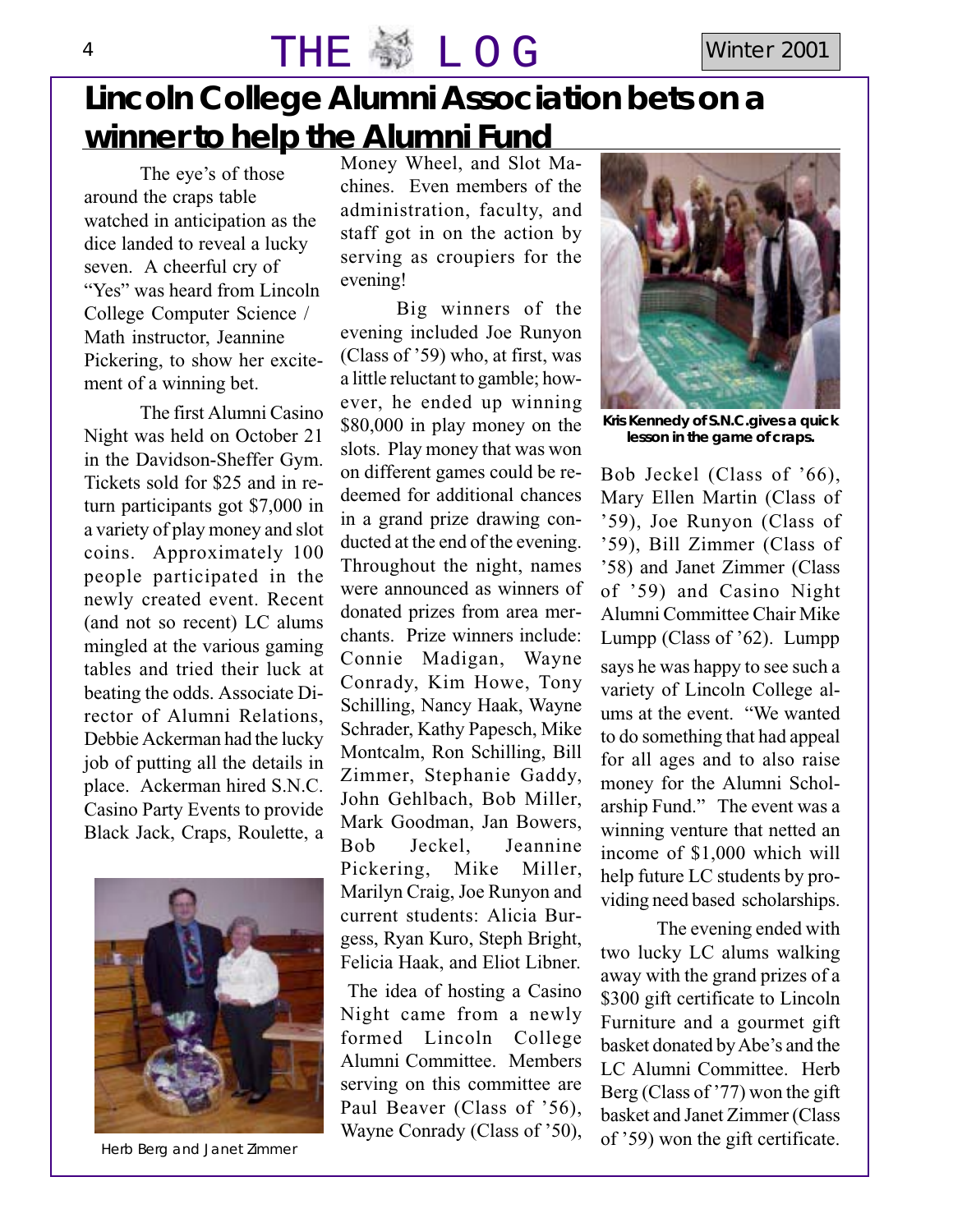# Winter 2001 **THE SILO G** 5

### **New Academic Building dedicated to trustee member John R. Gehlbach**

Friends and family gathered on Thursday, December 14 to celebrate the dedication of the newly named John R. Gehlbach Academic Building at Lincoln College.



President Nutt said Mr. Gehlbach has been a dear friend of Lincoln College for the last 40 years and has helped the college with major contributions and donations.

Gehlbach recently gave a substantial in-kind gift of rare Lincoln memorabilia to the Lincoln College Museum.

Gehlbach said he appreciated the honor of having a building named after him.



" I've certainly have gotten back more than I have given. My family is truly honored."

The Gehlbach Academic Building was completed in August 2000 and houses nine classrooms and 12 faculty offices. It is located to the north of University Hall.

John R. Gehlbach

## **Saying Goodbye to Forsyth Hall**

 Destruction of Forsythe Hall started early in the morning on January 2nd but the memories still linger on. The building space was replaced by a new residence hall that sits west of where Forsyth Hall once stood.





Plans are underway to fill the empty space where Forsyth was with an additional wing added on to the residence hall. A circle drive will finish the project in front of the building. Construction is scheduled to be complete by late Spring 2001.

## ERR

It has come to our attention that several names were omitted from the Honor Roll of Donors in the last issue of *The Log*. We appologize for the error and would like to include the following individuals: **Janet Overton** and **Pat Burke** under general donations and **Saff and Betty Peacock** under the Circle Award for Consecutive Giving.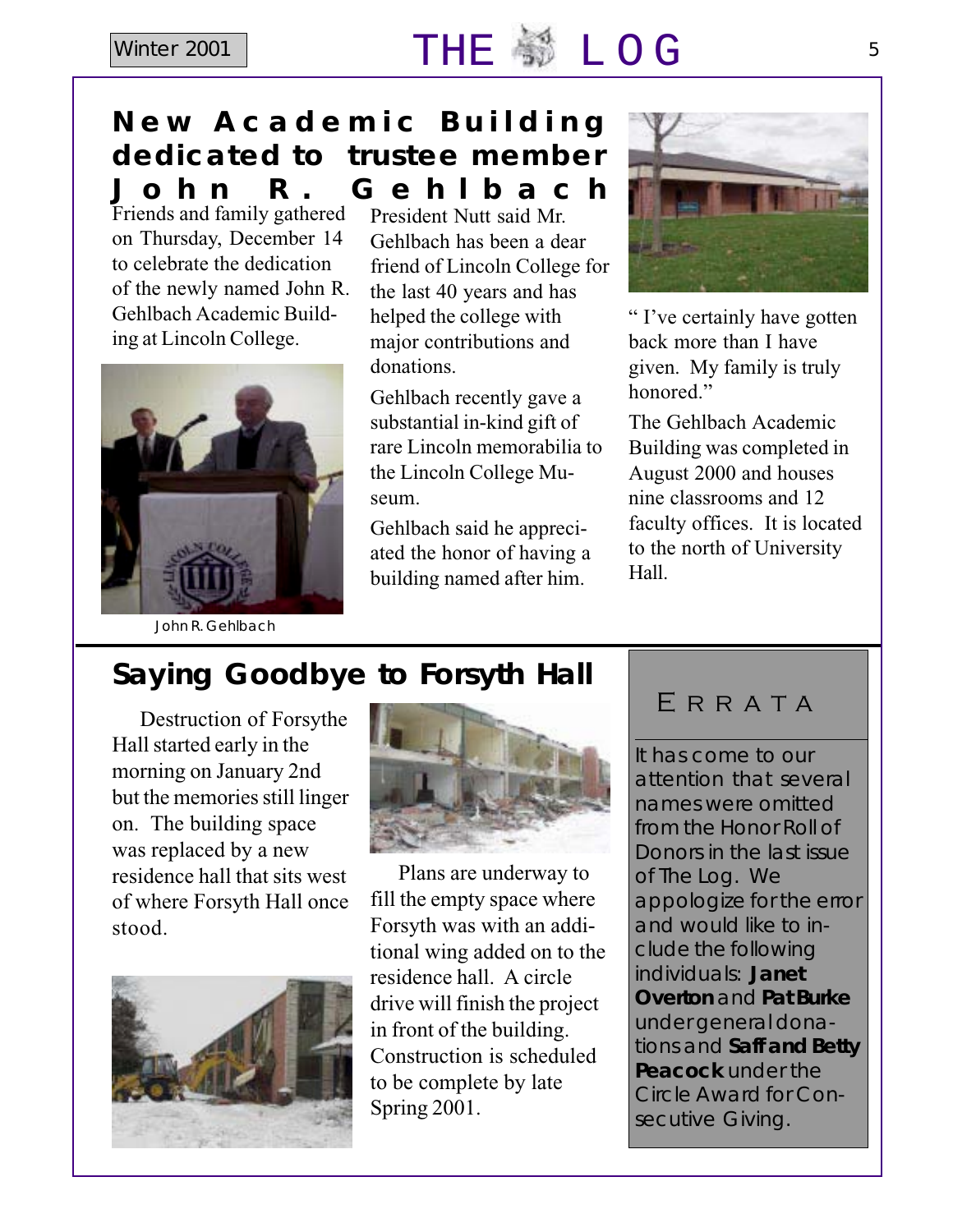# $6$  THE  $\mathbb{Z}$  L O G Winter 2001

# Alumni News

Class Notes



**Dora Taylor Rabjohn**, Class of 1934, wrote to say her husband, Dr. Norman Rabjohn, passed away in September 2000. Dr. Rabjohn was a retired professor of Organic Chemistry at the University of Missouri in Columbia, Missouri.

#### **Elizabeth Humphrey**,

Class of 1935, passed away December 3, 2000 in Downers Grove.

**Iva Lorie Scott**, Class of 1937, of Blue Mound

passed away July 8, 2000. She is survived



by husband, John, son David and daughters Jane Beck and, Nancy Batman. Iva was the first Lincoln College May Day Queen in 1937.

 $E_{\text{H}}$   $\frac{80}{5}$ s  $\frac{80}{10}$ s  $\frac{1}{2}$ 

**Alfred J. Jocson**, Class of 1985, writes to say he married Caroline Wallace in 1999 and they welcomed a new baby boy named Nicholas in 2000. Alfred and family are living in Rockford.

**Kimberly (Dewald) Murphy**, Class of 1980, says she is taking some time off to be with her children, Elizabeth who is 7 and Christopher who is 2. She says"Hi" to all her old friends.

**Alan Brostoff**, Class of 1988, writes that he is currently working as the Special Events Manager for OMNI Youth Services. He received his Master's Degree in Public Administration in 1993. He's been married for the last 7 years and has a 4 1/2 year old daughter named Hannah.

**Kevin Miller**, Class of

#### 80's (continued) Eighties

1980, proudly announces his 66th publication, "The Hotel of the Dead" which is included in the paperback horror anthology *Cold Storage*. He also took second place in Mind's Ear Audio Productions' 2000 radio play contest. His entry "The Unraveling" will be produced in April 2001.

#### In Memorial

**Lloyd Ostendorf**, internationally recognized expert on Abraham Lincoln images, passed away November 1, 2000. Ostendorf received an Honorary Degree from Lincoln College in 1968 and was also a featured speaker at the 4th Annual Abraham Lincoln Memorial Lecture Series, March, 1968.

Friend of Lincoln College **Mildred "Bugs" Ey** of Lincoln passed away September 22, 2000.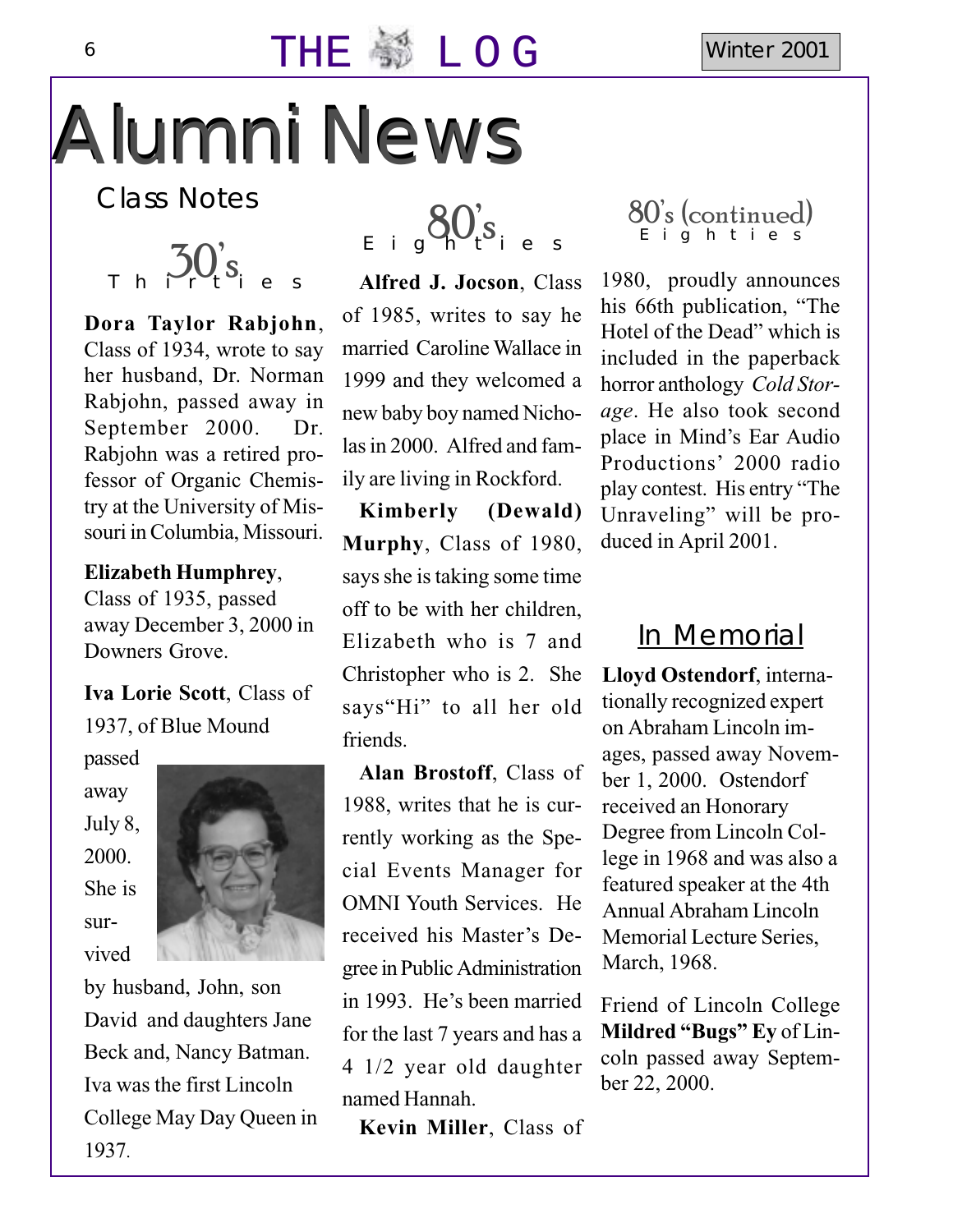# Winter 2001 **THE SILO G**  $\overline{7}$

### Lost and Found Alums

The Office of Alumni Relations is trying to update its database and is looking for any information on missing LC Alums. We are starting a new column called Lost and Found Alums that gives updated information on previously lost alums.

#### 50 ,<br>)<br>S Fifties

**Henry Ayling**, Class of 1951, writes to update us. He's living in Palm Desert, CA and is currently the editorial director for IEEE Computer Society Press, an international publisher of computer science textbooks.

,<br>)S Sixties

**Michael Boehm**, Class of 1964, has been married for the last 33 years to his wife Julie and is currently living in Batavia, IL. He founded a company that specializes in the design, development and marketing of consumer products. Most notable is the patented George Foreman series of electric grills.

70 ,<br>)S Seventies **Robert Kern**, Class of 1970, wrote to say he's enjoying retirement and is currently tutoring students part-time.



**Angela (Boldt) Martiens**, Class of 1984, says she got married in 1992 and now has a growing family with daughters Emily and Erin and a third child expected in May 2001. She helps the American Red Cross by teaching CPR, First Aid and Water Safety.

**Jonathan Bolton**, Class of 1983, writes to say he is currently living in Diamond Bar, CA and is married with 2 daughters and a third child due in April. He is now a Doctor practicing emergency medicine in the Los Angeles area.

#### $\bf{Still \ Searchina}$ for...

In preparation for this year's Alumni Dinner, we are still searching for the following individuals from the class of 1951 and 1976. If you have any information regarding a name listed in the next column, please contact Debbie Ackerman at the Office of Advancement (217) 732- 3155 ext. 213 or contact her via email at:

dackerman@lincolncollege.com

#### 1951

Evans Andropoulo Sarkis Atamian Augustus Bennett James Blackburn Roberta Bragg John Carlisto Philip Christodoulides Donald Crost John Dewey Donald Foote Virginia Fort Dick Grace Carole Graeser Richard Gross Lee Grossman William Hansen Donald Herbon Charles Hinshaw Dorothy Hittner Paul Hogan Lynnette Johnson Joseph Kennerdell Mary Kohl James Kongabel Peter Kutza Philip LaCivita Mark Lidschin Bernadette Linnig Lewis Maier Cal Martin Wilmer Maze John Meisner Glenn Miller

Richard Aery

Susan Adams Judith Aeschleman Richard Anderson Peter Anthony Marcia Apple Kevin Ason Michael Atmore Walter Banks Pamela Barker Jane Barrett Marilyn Bennett Donnie Berry Nanette Bertaut Mark Beyer Rosemary Bode Matthew Bold Dan Bonner Karen Boyd Ray Brown Randy Brownstone Jeffrey Bryant Elizabeth Burton Kathleen (Ratterman) Butler Mary Clark Ruth Cooper David Dailey Mike Denker Susan Durree Treva Dyar David Engel Judith Farrelly Roger Goerk David Goldman Allen Gottlieb Joan Griffeth Nancy Gurski Mary Hannah James Hassert Antonio Hernandez David Hertzman Neal Heybeck

Ronald Miyakawa Douglas Montgomery Douglas Norman Roberta Paisley Harry Purviance Nina (Quinn) Werner Carolyn Reeser Mary Reische Paul Roley Beth Ronder Eddie Route Max Scott Walter Shaw James Sheaffer Robert Simonds Calvin Smith Gwendolyn Spears (Gossett) Larry Thalmann Thomas Thompson Arvin Underwood

Lawrence Wild Ernie Wimperis Harold Yates Fred Zurndorfer

#### 1976 John Hoblit

Alan House Deborah Howe Randall Karey Leonard Kay Michael Kelly Thomas Kukulski Carl Lyngo Charles Maillet Kevin Mason Kathryn Mattson Michael McKenzie Jeffrey Moore Roger Moore Harvey Morehouse James Morgan Jeffrey Muehling Nancy Naylor Elizabeth Nickols Lee Ornstein William Paul Steven Rafalson Timothy Rasmussen Mary Beth Saline Dave Schrader Dorie Shrago Linda Simon Lou Smock Larry Snow Rita Thompson Cindy Villalva Rene Villalva Ann (Fellendorf)Williams Donald Wilmert Thomas Winegardner Jerry Wise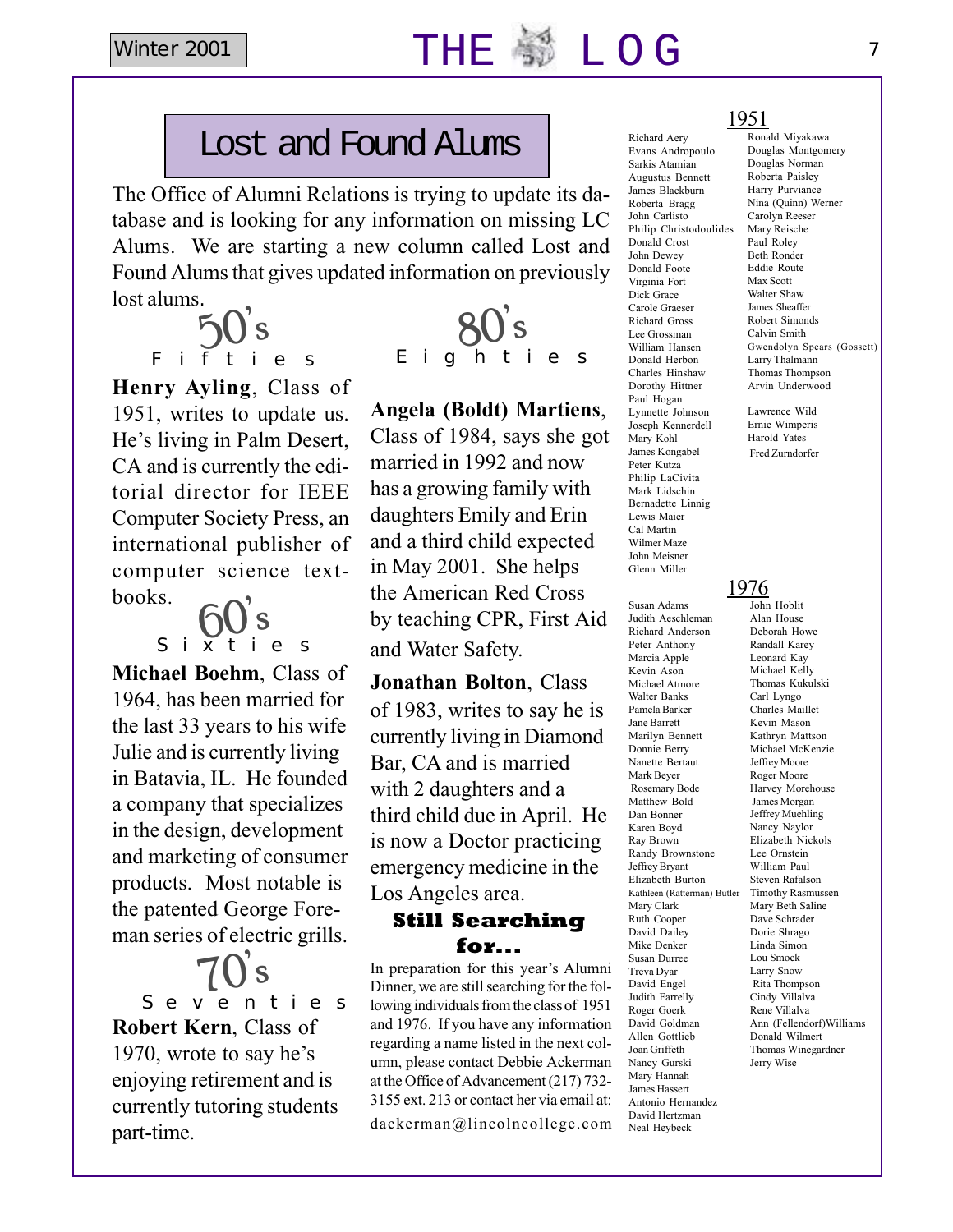# **8** THE **D** L O G Winter 2001

### **William Maxwell biographer opens Ralph G. Newman Lecture Series**

William Maxwell biographer, Barbara Burkhardt was the keynote speaker at this year's third Ralph G. Newman Lecture Series held on November 2, 2000 in the Johnston Center for Performing Arts. Speaking to a near capacity crowd, Burkhardt told of her experiences of working with the literary master and how the late Maxwell's historical connection to Lincoln has influenced American Literature.

Burkhardt, a literary scholar, completed her dissertation on the

#### '62 Alum, Hong T. Foo donates piece to Lincoln College

Lincoln College welcomed internationally known artist and LC Alum (Class of '62), Hong T. Foo back to campus in late August. He and his wife Sally were traveling in the area and decided to stop and see the many changes at Lincoln College.

Many thanks goes to Hong Foo for his donation of his print, "Mountain Paradise" that will be entered as a perma-



Nutt .

nent piece of the Lincoln College collection.

writing s of Maxwell, who is wellknown for his fictional Midwestern characters based on his upbringing in Lincoln. She is currently working on a book titled: *William Maxwell: A Critical Biography*. The next series is scheduled for some

time in early March.

Foo's paintings have been called a blend of the western and oriental aesthetics. His paintings can be found in many public and private collections around the world. To find out more on Hong T. Foo visit http://www.foogallery.com.



In University Hall, Hong T. Foo
discusses his artistic style with President
the U.C. Alumni Relations Associate Director
department!" Hong T. Foo presents "Mountain Paradise" to President Nutt. Foo's wife Sally (left) and LC Alumni Relations Associate Director, Debbie Ackerman look on.

# New!



**Faculty**



**John Means** Literature/Creative Writing

" I've always liked kids - I've been one for years. Teaching is like performing in the comedy clubs except there's more paperwork and no smoke."



**Martha Schneerman** Chemistry/Biology

"It's been a real challenge to turn LincolnCollege students on to science, but I'm enjoying myself. We do have smoke in the Science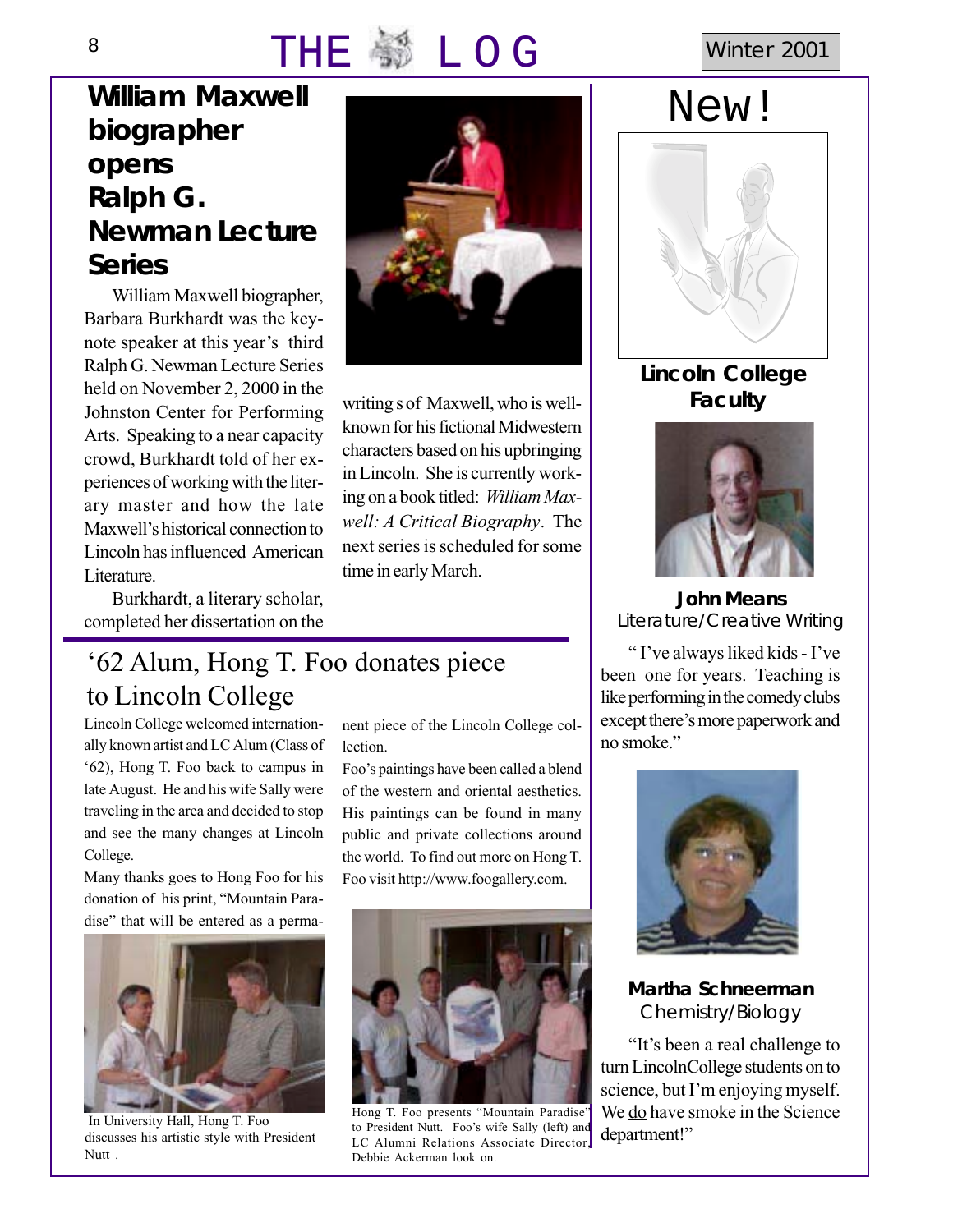# Winter 2001  $\vert$  THE  $\ddot{\ddot{\mathbb{S}}}$  L O G  $^9$

# Athletics

Lincoln College won 11 of 20 matches this past season and ranked as high as 15th in the Nation. Coach Howard had several outstanding athletes on the squad, ten which are sophomores. Ben Chavolla was named the most valuable attacking player and Ortez Davis was the most valuable defender as well as receiving the captain award.



Lynx Sophmores Front Row: Leon Clark, Alex Sandoval, Bill Justis Second Row: Matt Stoeff, Ortez Davis, Reese Trip, Ben Chavolla, Marco Cesario and Andre Perry.

#### Lady Lynx Basketball



This is Coach Carol Wilson's third season at the helm for the Lady Lynx. Wilson has a very balanced squad who are averaging 76 points per

game and limiting their opponents to only 33% shooting. Rebounding has been a strong point with Lincoln pulling down an average of 51% per game. Sophomores Tameeka Dawson and Jessica Trainer lead the team with points and assists. Freshman Ronni Beebe was injured early in the season but has recently returned to spark the Lady Lynx. Sarah McLaughlin and Jenny Story, both Lincoln High School grads, are also coming off the bench more to make contributions to the team.

Coach Wilson talks strategy with Candace Sheley

#### Swimming

Coach Dan Hemenway is happy that his athletes are performing well in the classroom as well as in the water. Hemenway says "The team had a combined grade point average of 3.34 which is great!"

The men's team has done exceptionally well, having won all but one dual meet, and finishing first in all but one invitational meet. The Lady Lynx have not done as well in competition, however, it is basically because of a lack of numbers. "We simply don't have enough girls to score enough points in dual meets and invitationals." said Hemenway. Sophomores, Emily Sansale and Kristin Jones are our leaders.



**First row: Alex Blanch, Doug Garafalo, Misaki Ishikawa, Tamara Campion, Liz Wilson, Jonathan Bromfield, Lindsey Luhtala, Justin Thompson, Bonnie DiFaggio and Heather Laurent. Second row: Matt Ryther, Federico Gentry, Ramiro Palmar, Kristin Jones, Zach** Welch, Herman Wilcher, Nick-Colberg, Emily Sansale, Sean Calhoun and Coach Hemenway.<br>Third row: Coach Paskvan, Bobby Richardson, Doug Zimmer, Jake Sexton, Deric Wynne,<br>Keith Tobin, Jason Demyen-Jones, Shane Syndergaard , S

Alex Blanch, sophomore from Boca Raton High School in Florida, and Ramiro Palmar, a freshman from Nueststra Senora School in Maracaibo, Edo. Zulia, have been outstanding for the men swimmers. Hemenway expects to take a strong group into the national championships in early March.

### Men's Soccer Lynx Basketball

Lincoln College men's basketball Coach B.J. McCullum has his squad sailing along with a 12-4 record half way through January. The Lynx are currently ranked 7th in the nation. They have only lost to the national powers of Southeastern Iowa , Three Rivers, Indian Hills and Lakeland. The Lynx are led in scoring by Marlon Brooks from Peoria Manual , shooting 40% from the floor and leading the team with 62 assists and 39 steals. Jay Bates and Eric Crockrell, both Robeson High School grads, are giving the Lynx two outstanding backcourt mates with Bates shooting 59 percent and Crockrell at 65 percent from the floor. Sophomore Brian Moffitt from A-C High School, leads the team in blocked shots. Two freshman, Michael Sams from Quincy High School and Brian Thorsen from Schaumburg High School have contributed off the bench for the Lynx.

### Women's Golf

First year coach Kirk Whiteman is excited about the opportunities for the women's golf program. This year's squad was comprised of four sophomores and one freshman. The highlight of the season was competing in the Region 24 Tournament at The Rail in Springfield, IL - the home of the State Farm Classic, an LPGA Event.



**2000 Lady Lynx Golf Team Coach Kirk Whiteman, Kelly Flanagan, Jenna Dupris, Samantha Haddad, Amy Distefano and Kelli Dehm.**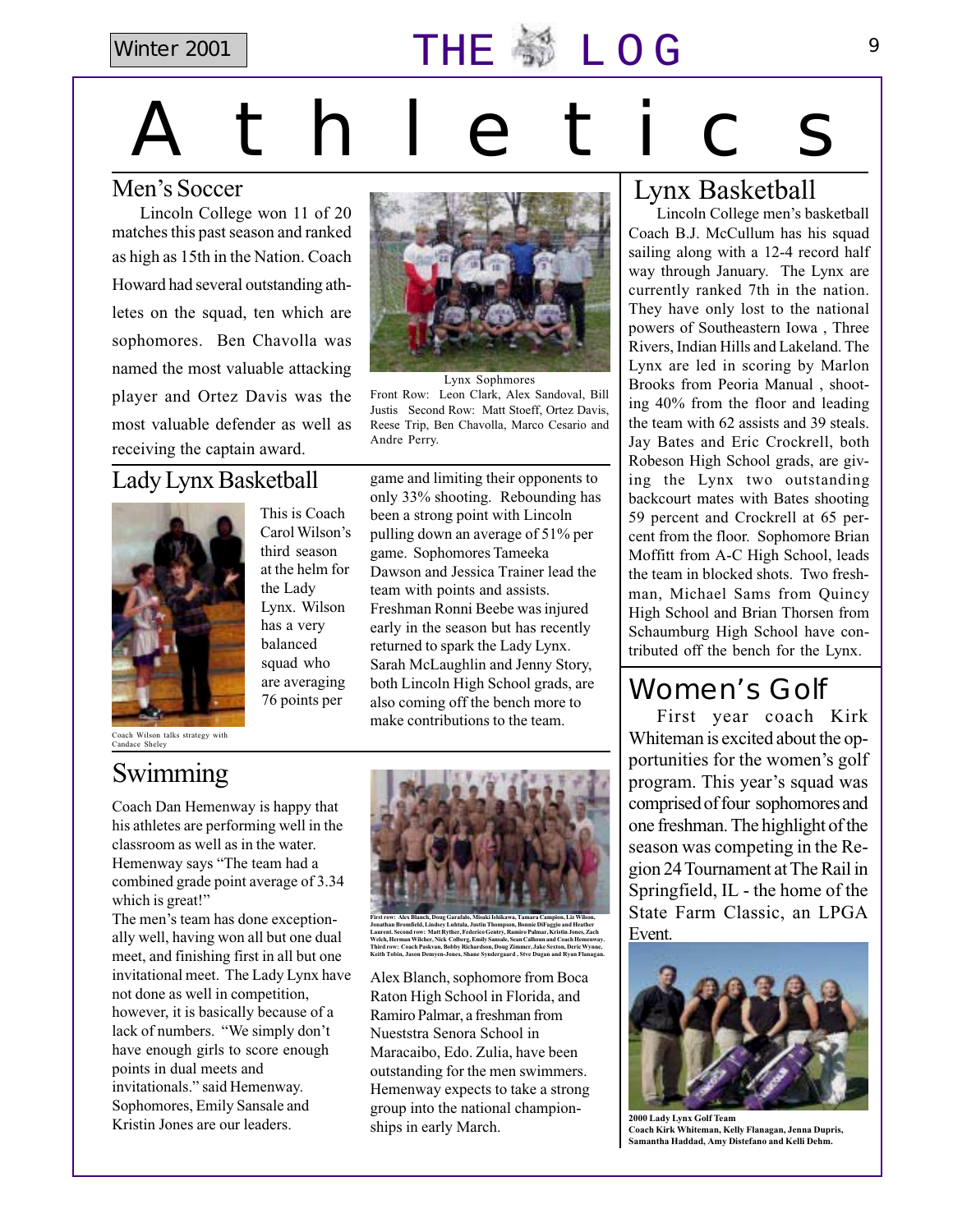10 THE  $\mathbb{P}$  L O G Winter 2001

# PTK Initiates New Members

The Iota Chi Chapter of the Phi Theta Kappa Fraternity at Lincoln College inducted 46 new members at an initiation ceremony on Sunday, November 5, 2000. Phi Theta Kappa is the junior college academic honor society

Lincoln College PTK Faculty Advisor John Welter welcomed the guest speaker, LC biology and earth science instructor, Dr. Dennis Campbell, who spoke on saving the earth by thinking and acting globally.

Students installed at the ceremony include: Angela Bates, Dawn Demling, Courtney Dirks, Brittney Dobson, Luke Hughes, Teri Kavelman, Tina Mayer, Katie Price, Brian Sheley, Chad Twente, and Rachel Washam all of Lincoln,

### Scholastic Honor Roll for Fall 2000

#### **Special Honor's List**

(student must have a G.P.A. of 4.0 with 15 or more hours) Chris Ackman of Macomb William Behrends of Havana Francesca Biundo of Mason City Kari Borowiak of Lincoln Miles Craig of Lincoln Brittney Dobson of Lincoln Nathan Dieckow of Atlanta Courtney Dirks of Lincoln Jodi Ebert of Winfield Felicia Haak of McLean Adrienne Harmon of Atlanta Jody Hick of Red Bud Dawn Hillman of Delavan Leigha Hoover of O'Fallon, MO Luke Hughes of Lincoln Teri Kavelman of Lincoln Matt Knepper of Barry Rich Lynch of Atlanta Tamar Lyons of Elkhart Jeremy Mathenia of Toledo Lyndsey Pickering of Lincoln Rosemary Porter of Heyworth



**Crystal Wilson looks on as Geree' Willis passes on the candle light to Pam Williams**

Francesca Biundo and John Power of Mason City, Nathan Bottorff and Adie Harmon of Atlanta, April Braun(Normal campus) and Tori Underwood of Clinton, Amanda Mayfield of DeWitt, Pamela Williams and Jacob Sexton of Peoria, Matthew Knepper and Crystal Robertson of Barry, Jason Clark of Hinsdale, Tameeka Dawson of Rockford, James Deany(Normal

Gina Rago of Tinley Park Clinton Smith of Lincoln Andrea Stark of Ashkum Phillip Stuttman of Panama City, FLA David Tacket of Bloomington Joshua Twente of Lincoln Joshua Utterback of Lincoln Pamela Williams of Bellevue

#### **President's List**

(student must have a G.P.A. range of 3.75 - 3.99 with 15 or more hours) Sandra Bigolin of Antioch Ashley Brinner of Lincoln Chashaoana Brown of St. Louis, MO Michelle Burton of Hoffman Estates Sean Calhoun of Skokie Melanie Danner of Bloomington Molly Donnelly of Lincoln Steven Dugan of Oak Forest Jesse Dullard of Homewood Brittany Franklin of New Holland Tristan Gunn of LaGrange Ashley Harvey of Lincoln Kari Hester of McLean John Hoblit of Atlanta Joshua Houberg of Reddick

Campus) of Cullom, Jenna Dupuis of Kankakee, Jodi Ebert of Winfield, Sara Eichorn of Godfrey, Chante' Floreani (Normal Campus) of Bloomington, Nathanael Kotras of Collinsville, Jason Krok of Orland Park, Hillary Lareau of Beaverville, Deanna Laws of Naperville, Jenn Lottinville of St. Anne, Jeffrey Marx (Normal Campus) of Palos Park, Jeremy Mathenia of Toledo, Dan Osten(Normal Campus) and Justin Scully of Elmhurst, Ryan Reynolds of Fulton, Andrea Stark of Ashkum, Phillip Stuttman of Panama City, Florida, David Tennant of Orion, Geree' Willis of Bolingbrook and Crystal Wilson of Flora.

Brooke Huskins of Lincoln Chris Jenczmionka of Tinley Park Hillary Lareau of Beaverville Heather Laurent of Auburn Kimberly Massenburg of Glenwood Ryan McCabe of Bethany Harry McMillan of Mason City Lora Nelson of Farmer City Ramiro Palmar of Zulia Amy Pfeiffer of Grayslake Johnny Power of Mason City Kevin Raugstad of Deerfield Ryan Reynolds of Fulton Crystal Robertson of New Canton Jonah Rosenthal of Lincoln Derek Rude of Albion Anna Schmidt of Lincoln Joshua Shanle of Lincoln Shelby Smith of Ellery Tiffany Sutton of Atlanta David Tennant of Orion Rachel Washam of Lincoln Zachary Welch of Houston,TX Nathan Welsh of Liberty Kelly Wiegand of Henry Kate Winters of Lincoln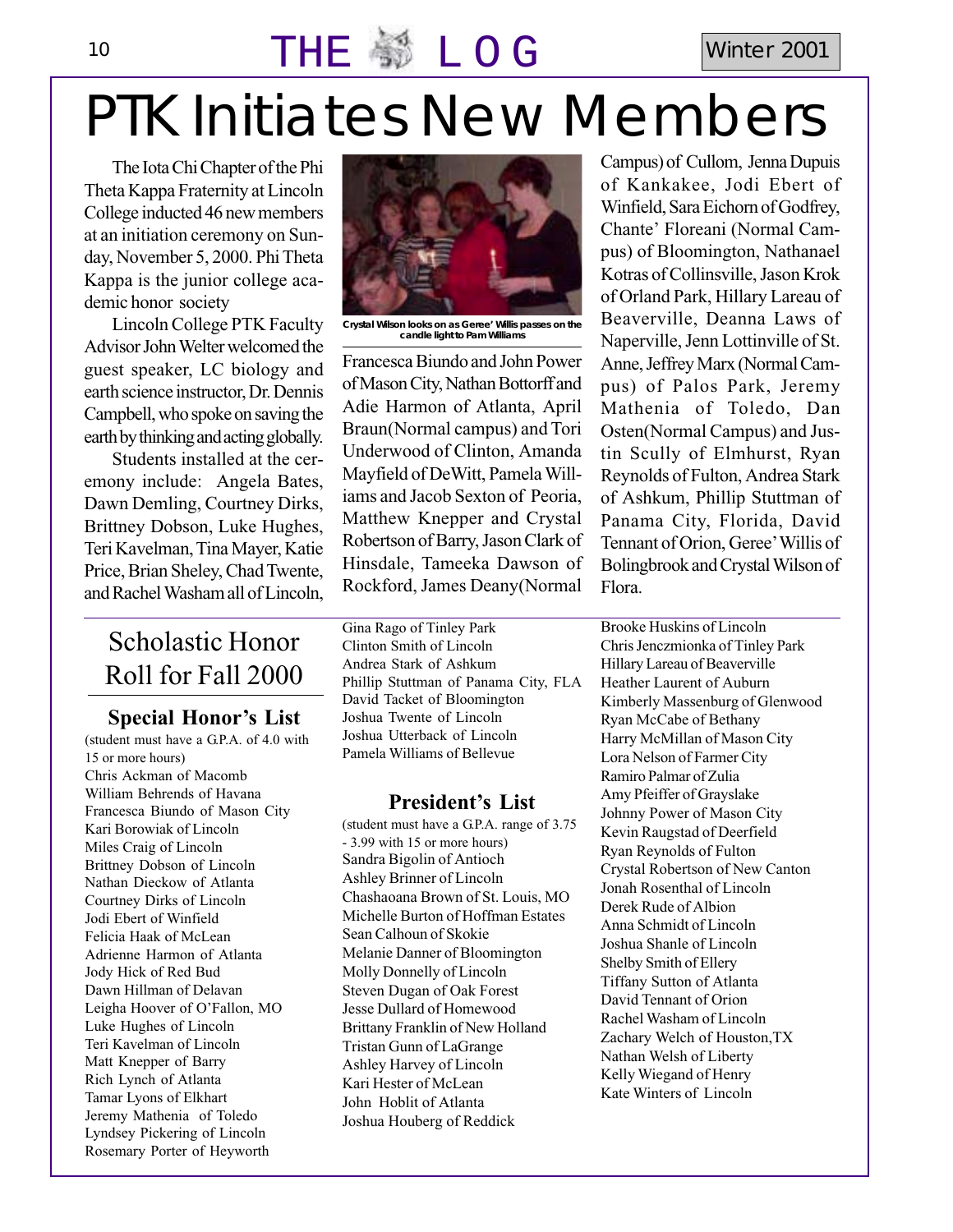## Winter 2001 **THE SILO G** 11

# Watch for Louie the Lynx

Lincoln College Spiritleaders welcome Louie the Lynx to the squad this year. Louie is played by many "mystery mascots" at a variety of Lincoln College athletic events. Director of Student Activities Angie Whiteman says a vote was taken by current students to name the mascot. "Lucy, Lucky and Lenny were other names cast, but Louie got the highest number of votes. The name works out great because we can pump up the crowd with the song "Louie, Louie" (by the Three Kingsmen) and hopefully get everyone into the team spirit."



**Front Row: Kari Borowiak Second Row: Courtney Dirks, Wendy Claytor, Erin Mahony Third Row: Cassy Mastens, Sandra Bigolin, Louie the Lynx, Pam Williams, Staci Moore, Joe Sass Fourth Row: Avery Potter, Joe Anderson and Larry Sbertoli**

#### Lincoln College Museum gives a Hands-on Approach to Learning about History

History at the Lincoln College Museum is being brought to life daily thanks to the new interactive approach by Ron Keller, Lincoln College Museum Curator. Keller encourages kids from area schools to travel back in time as he welcomes them in character and dressed in typical 1800 period style. He introduces himself to the group as John S. Stephens, the small boy who witnessed Abraham Lincoln's watermelon christening event of the town of Lincoln. The students in Mrs. Splain's, Miss Barcalow's and Mrs. Bachman's class at Northwest School in Lincoln listen to history being retold



**historic items found in the Lincoln College Museum**

from the perspective of a person who was around during Lincoln's era. As Keller gives kids a hands-on approach to learning about the past, Mrs. Splain was happy to see such a response from her students. "This is great for the kids to come here and experience the Lincoln artifacts. It lets the kids expand on the history we've

talked about in class."

Keller agrees and says his goals are to increase the awareness of the wonderful and rich history we have on display here in our small-town museum. "I want to continue to present our history in an interactive manner. The fourth grade group from Northwest was a terrific group, and I look forward to many more school groups."

Lincoln College Museum is open Monday through Friday 9 a.m.  $-4$ p.m. and admission is free. Larger groups are encouraged to call ahead at 732- 3155 ext. 295.